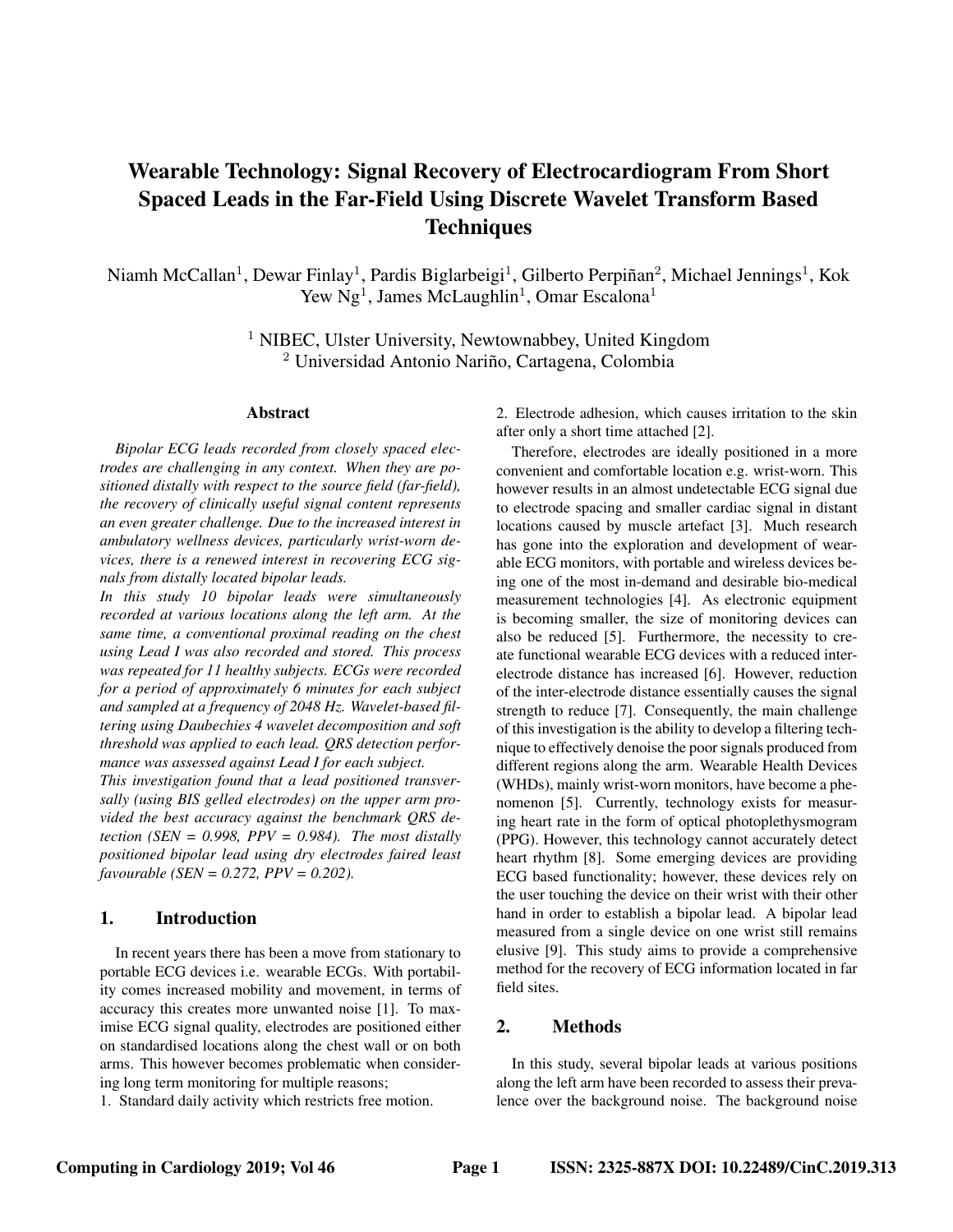has been removed using noise filtering techniques in order to detect the QRS complex of each lead along the left arm.

## 2.1. Data Acquisition

In this study, data was gathered from Craigavon Area Hospital (CAH), Northern Ireland in association with WASTCArD project. Arm ECGs of 11 subjects were recorded in a resting position for a period of 5 to 6 minutes, using 10 bipolar leads. Recordings were completed on various days utilizing the same equipment and room conditions. A combination of dry and special pre-gelled BIS Quatro<sup>TM</sup> electrodes were positioned axially and transversally along the left arm as depicted in Table 1 and Figure 1 [10].

| Leads                                | Channels                          | Location              |  |  |
|--------------------------------------|-----------------------------------|-----------------------|--|--|
| DRY ELECTRODE LEADS                  |                                   |                       |  |  |
| Lead 1                               | $Ch13-Ch14$                       | <b>Upper Arm</b>      |  |  |
| Lead 2                               | $Ch11-Ch12$                       | Wrist                 |  |  |
| Lead 3                               | $Ch13-Ch12$                       | Wrist-Upper Arm       |  |  |
| TRANSVERSAL BIS GEL ELECTRODE LEADS  |                                   |                       |  |  |
| Lead 4                               | $Ch10-Ch8$                        | <b>Upper Arm</b>      |  |  |
| Lead 5                               | $Ch7-Ch5$                         | Lower Arm             |  |  |
| Lead 6                               | $Ch4-Ch3$                         | Wrist                 |  |  |
| <b>AXIAL BIS GEL ELECTRODE LEADS</b> |                                   |                       |  |  |
| Lead 7                               | Ch <sub>10</sub> -Ch <sub>6</sub> | Upper Arm-Forearm     |  |  |
| Lead 8                               | $Ch7$ -Ch $2$                     | Forearm-Wrist         |  |  |
| Lead 9                               | $Ch10-Ch2$                        | Upper Arm-Wrist       |  |  |
| Lead 10                              | $Ch1-Ch3$                         | Lower Arm - Right Arm |  |  |
| <b>REFERENCE LEAD</b>                |                                   |                       |  |  |
| Lead I                               | $Ch16-Ch17$                       | Left Arm-Right Arm    |  |  |

Table 1. Lead Numbers and Anatomical Locations of Studied Left-Arm ECG Bipolar Leads.

MATLAB R2018b (The Mathworks Ins., Natick, MA, USA) was used as the signal processing tool for the ECG WASTCArD data provided [11]. All subjects signed a consent form in agreement with the study. Ethical approval was obtained from HSC REC B (Health and Social Care, Research Ethical Committee, Reference: 16/NI/0158), and IRAS (Integrated Research Application System, Registered Project ID: 203125, Dated: 21/September/2016).

#### 2.2. Pre-processing

Firstly, each lead was extracted from the acquisition channels as described in Table 1. Then the DC component of each lead was removed by subtracting the mean value of the ECG signal using Equation 1.

$$
ECG_{DCR} = ECG_{input} - mean(ECG_{input}) \tag{1}
$$

where  $ECG_{DCR}$  represents the output signal with the DC



Figure 1. Anatomical locations of leads along the left arm using the BIS-QuatroTM sensor strips and dry electrodes.

component removed and  $ECG_{input}$  represents the original ECG signal.

A notch filter set to 50 Hz was used to remove the power-line interference. This is most commonly experienced due to the simple problem of disconnected electrodes and therefore requires immediate re-connection. Otherwise, this signal interference would result in poor quality tracing. Furthermore, a second order high pass Butterworth filter at 0.5 Hz was used to limit noise due to respiratory artefact. Also, a second order low pass Butterworth filter at 40 Hz was used to limit the bandwidth of the signal and attenuate out band noise and the power-line interference [2].

#### 2.3. DWT-based denoising algorithm

Discrete Wavelet Transforms (DWT) have been demonstrated as a powerful tool for ECG signal analysis [12]. It not only localizes the information of signals in the timefrequency domain, but is also capable of trading one type of resolution for the other, which makes it especially suitable for the analysis of non-stationary signals such as ECG signals [13].

For this reason, wavelet-based methods of denoising are becoming more advantageous signal analysis techniques offering flexibility and adaptability to overcome limitations associated with standard filtering techniques [14]. Furthermore, this method can be useful when resolving issues such as power-line interference and internal muscle movement.

For this study, ECG signals were denoised using a  $4^{th}$ -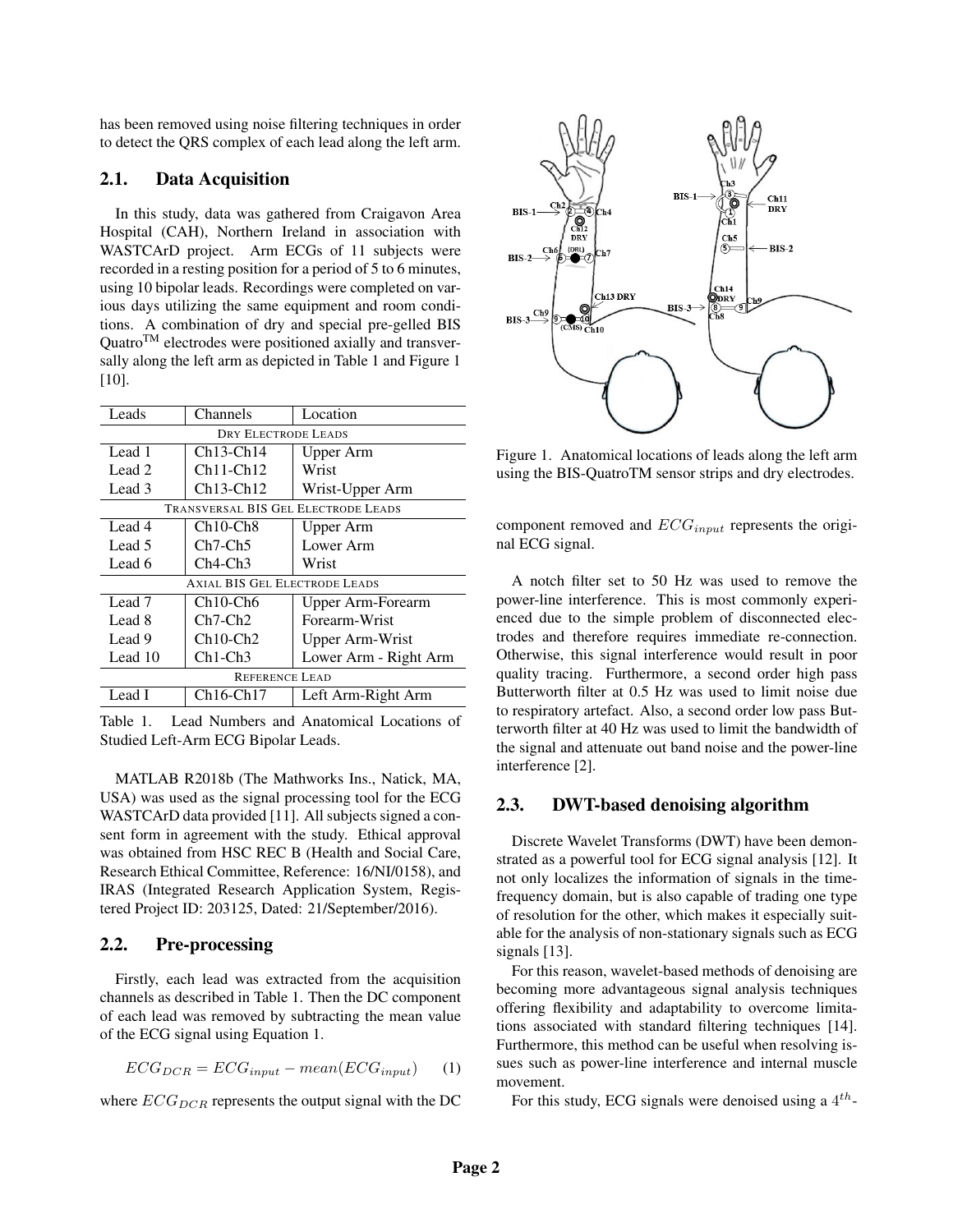level wavelet decomposition with db4 Daubechies wavelet as the mother wavelet. The  $4^{th}$ -order wavelet was selected over the  $6^{th}$ -order wavelet due to its similarity with the QRS complex [15]. The signal is broken down into 4 levels of approximated coefficients and detailed coefficients, as presented in Figure 2.



Figure 2. An example of a  $3^{rd}$  level Wavelet Decomposition [16]

The approximate coefficients (H) represent the low frequency components obtained using low pass filters and the detailed coefficients (G) represent the high frequency components obtained using high pass filters. From these coefficients, a soft threshold was applied to modify the signal where every coefficient higher than the threshold value is decreased by the size of the threshold. The remaining coefficients that are lower than the threshold are then set to zero. The threshold  $\lambda$  can be determined using the following equation:

$$
\lambda = \sigma \log N \tag{2}
$$

where the standard deviation is represented by  $\sigma$  and the length of the signal is represented by N.

## 2.4. Performance Assessment

Given the absence of a gold standard waveform at the sites. Where the bipolar leads were recorded, it is not possible to compare the recorded waveform to an actual signal. Therefore, performance assessment was made based on the ability to accurately detect QRS complexes on the ECG signals recorded from each of the distally recorded ECG lead. This approach was adopted as any ambulatory system is likely to rely on accurate QRS detection, and subsequent R-wave location. To establish basic measurements (rate and rhythm). In the conduct of this research, a computer algorithm was used to detect QRS complexes on each of the recorded signals. This algorithm is based on the Pan and Tompkins approach [17], which has been optimised for wearable/ambulatory applications. Annotations obtained using the algorithm from the proximally recorded Lead I were used as the reference annotations. Annotations

from each lead, again obtained using the computer algorithm, were compared to the reference annotations from Lead I. Comparison of reference and test annotations were based on the ANSI/AAMI-standard beat-by-beat annotation comparator reference implementation that is available in the PhysioNet WaveForm DataBase (WFDB) Toolbox [1]. The performance evaluation was configured considering all annotations, from the beginning of each record. Reference and test annotations were considered equivalent when they fell within the reference implementations default 150 ms window. Performance was expressed as percentage of sensitivity, the ratio of correct detections to the actual number of beats, and positive predictive value (PPV), the ratio of correct detections to the total number of beats detected:

$$
Se = \frac{TP}{TP + FN} .100\%
$$
 (3)

$$
PPV = \frac{TP}{TP + FP}.100\%
$$
 (4)

where True Positives (TP) represents the peaks that have been correctly identified, False Positive (FP) is equal to a point that has been incorrectly identified as a peak, and False Positive (FN) represents any peak that has not been identified [10].

### 3. Results and Discussion

Signal noise appears to be more evident when the dry electrodes are used. This is likely due to the interaction between the subjects' skin and the electrode, which in turn creates a rubbing effect [2]. Lead 2, a dry electrode located on the wrist, performed with a median sensitivity of only 0.292 and PPV of 0.191 as presented in Table 2.

| <b>LEADS</b> | SENS(MED) | PPV(MED) | SENS(MEAN) | PPV(MEAN) |
|--------------|-----------|----------|------------|-----------|
| 1            | 0.726     | 0.667    | 0.537      | 0.544     |
| 2            | 0.292     | 0.191    | 0.272      | 0.202     |
| 3            | 0.814     | 0.493    | 0.627      | 0.535     |
| 4            | 1         | 0.994    | 0.998      | 0.984     |
| 5            | 0.494     | 0.234    | 0.382      | 0.217     |
| 6            | 0.411     | 0.219    | 0.373      | 0.219     |
| 7            | 0.983     | 0.975    | 0.845      | 0.787     |
| 8            | 0.452     | 0.2      | 0.315      | 0.174     |
| 9            | 0.93      | 0.683    | 0.828      | 0.646     |
| 10           | 0.88      | 0.227    | 0.388      | 0.218     |
|              |           |          |            |           |

Table 2. Sensitivity and PPV of the Mean and Median for all the subjects.

As for Lead 6, a conductive gel electrode that is also located on the wrist, the median sensitivity achieved was sufficiently larger than that of Lead 2 at 0.411. Overall, the